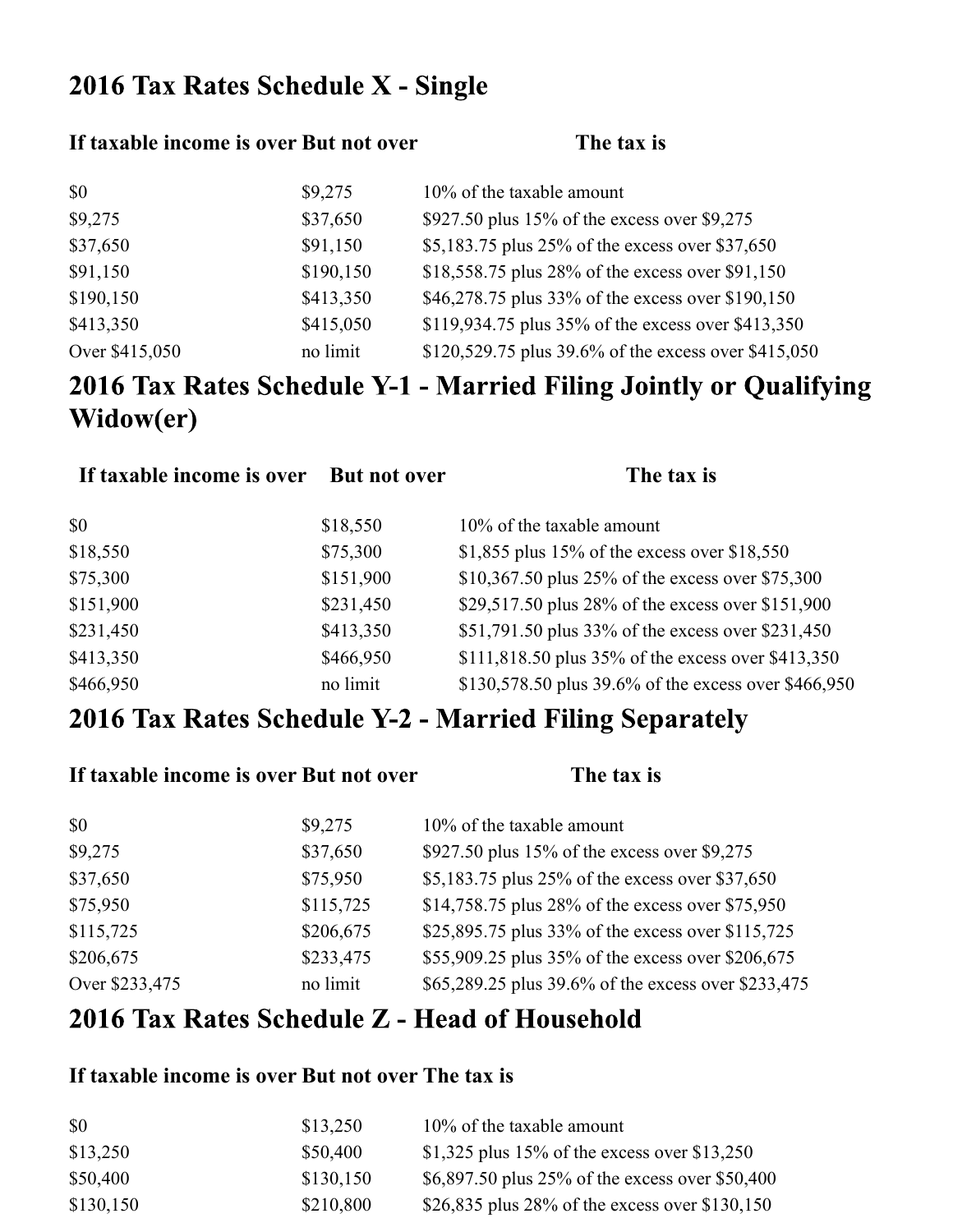## 2016 Tax Rates Schedule Z - Head of Household

### **If taxable income is over But not over The tax is**

| \$210,800 | \$413,350 | \$49,417 plus $33\%$ of the excess over \$210,800  |
|-----------|-----------|----------------------------------------------------|
| \$413,350 | \$441,000 | \$116,258.50 plus 35% of the excess over \$413,350 |
| \$441,000 | no limit  | \$125,936 plus 39.6% of the excess over \$441,000  |

## 2016 Tax Rates Estates & Trusts

| If taxable income is over But not over |          | The tax is                                     |
|----------------------------------------|----------|------------------------------------------------|
| \$0                                    | \$2,550  | 15% of the taxable income                      |
| \$2,550                                | \$5,950  | \$382.50 plus 25% of the excess over \$2,550   |
| \$5,950                                | \$9,050  | \$1,232.50 plus 28% of the excess over \$5,950 |
| \$9,050                                | \$12,400 | \$2,100.50 plus 33% of the excess over \$9,050 |
| \$12,400                               | no limit | \$3,206 plus 39.6% of the excess over \$12,400 |

## **Social Security 2016 Tax Rates**

| <b>Base Salary</b>          | \$118,500  |
|-----------------------------|------------|
| Social Security Tax Rate    | $6.2\%$    |
| Maximum Social Security Tax | \$7,347.00 |
| Medicare Base Salary        | unlimited  |
| Medicare Tax Rate           | 1.45%      |

## **Additional Medicare 2016 Tax Rates**

| <b>Additional Medicare Tax</b>                       | $0.9\%$                  |
|------------------------------------------------------|--------------------------|
| <b>Filing status</b>                                 | <b>Compensation over</b> |
| Married filing jointly                               | \$250,000                |
| Married filing separate                              | \$125,000                |
| Single                                               | \$200,000                |
| Head of household (with qualifying person) \$200,000 |                          |
| Qualifying widow(er) with dependent child \$200,000  |                          |

## **Education 2016 Credit and Deduction Limits**

| <b>American Opportunity Tax Credit</b>          | \$2,500 |
|-------------------------------------------------|---------|
| Lifetime Learning Credit                        | \$2,000 |
| <b>Student Loan Interest Deduction</b>          | \$2,500 |
| <b>Coverdell Education Savings Contribution</b> | \$2,000 |

## **Miscellaneous 2016 Tax Rates**

Personal Exemption (Adjusted Gross Income below \$155,650) \$4,050